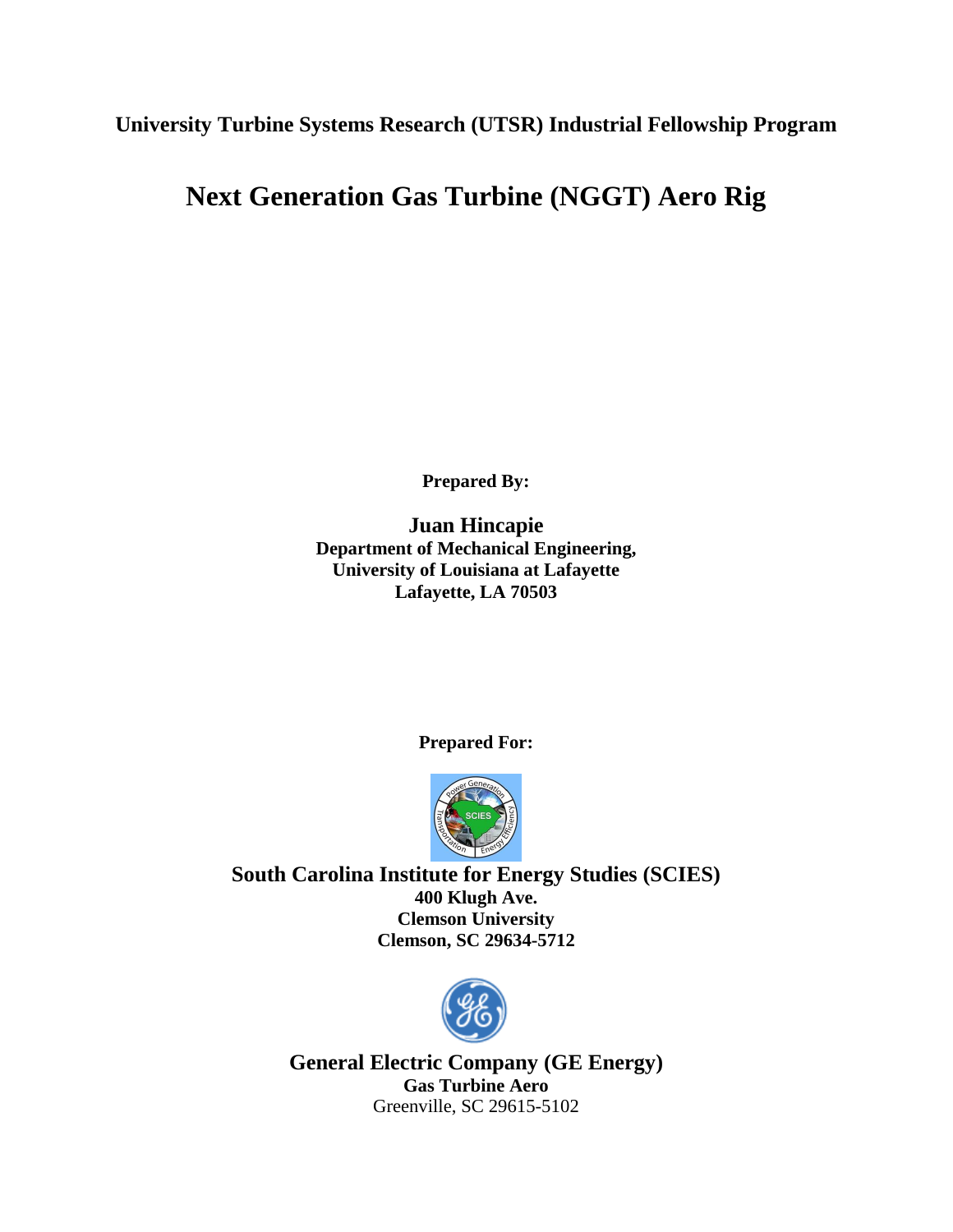### **Abstract**

General Electric – Energy (GE Energy) is in the process of building a state-of-the-art industrial gas turbine. In order to study technologies that can increase overall turbine efficiency and validate the computational fluid dynamics (CFD) code used to design gas turbines, a 1:5 scale turbine aero rig of an actual power generation turbine is designed, built, and tested. This paper presents and discusses the data reduction, data interpretation, and CFD model analysis of the 3 stage power generation aero turbine rig that was run for a wide range of operating conditions. The rig is equipped with multiple sensors to measure pressure (total and static), temperature (total and static), mass flow, torque, and speed. A data reduction tool is then used to determine mixed-out traverse profiles and to generate contour plots of pressure, temperature, velocity, and swirl at different locations of the flowpath. The interpretation of such results serves to validate the CFD models used in the current design practice and to determine how new technologies impact the engine's efficiency, which determines the operating cost of the engine.

#### **1. Introduction**

In industrial gas turbine applications, CFD probably plays a greater part in the aerodynamic design of turbomachinery than in any other engineering applications. In general, the design process is performed using CFD and other 1D and 2D computer-aided tools. The actual performance of the engine is not known until the first full-scale prototype is built since the design of scaled prototypes is too expensive and time consuming. The design of turbines and compressors would be unthinkable without the help of CFD, which allows for shorter design cycles to better performance and reduced costs. GE Energy, with support for the Department of Energy (DOE), has designed and built the Next Generation Gas Turbine (NGGT) aero rig, which is a 1:5 scale of an actual power generation turbine for which field performance data is available over a wide range of operating conditions and is used as a benchmark in the company's design process.

Due to the proprietary nature of the technologies and the instrumentation used in the test of the NGGT aero rig, the different configurations and operating conditions of the test can't be shown or mentioned. The goal of the test is to: measure the performance of the turbine over a wide range of operating points; obtain detailed inter-stage data; and measure the performance of advanced technologies operating in a multi-stage turbine environment. The data collected from the test will be used to validate and verify advanced 3D CFD design tools and methodologies. In addition, the test will provide a solid baseline for future potential tests to develop technology such as advanced flow path geometries, 3D aero technologies, and advanced last stage bucket and diffuser systems.

In essence, the NGGT rig provides the validation data necessary to benchmark developed 3D turbine aerodynamic technologies enabling improvement in gas turbine efficiency and lower \$/kw operating costs.



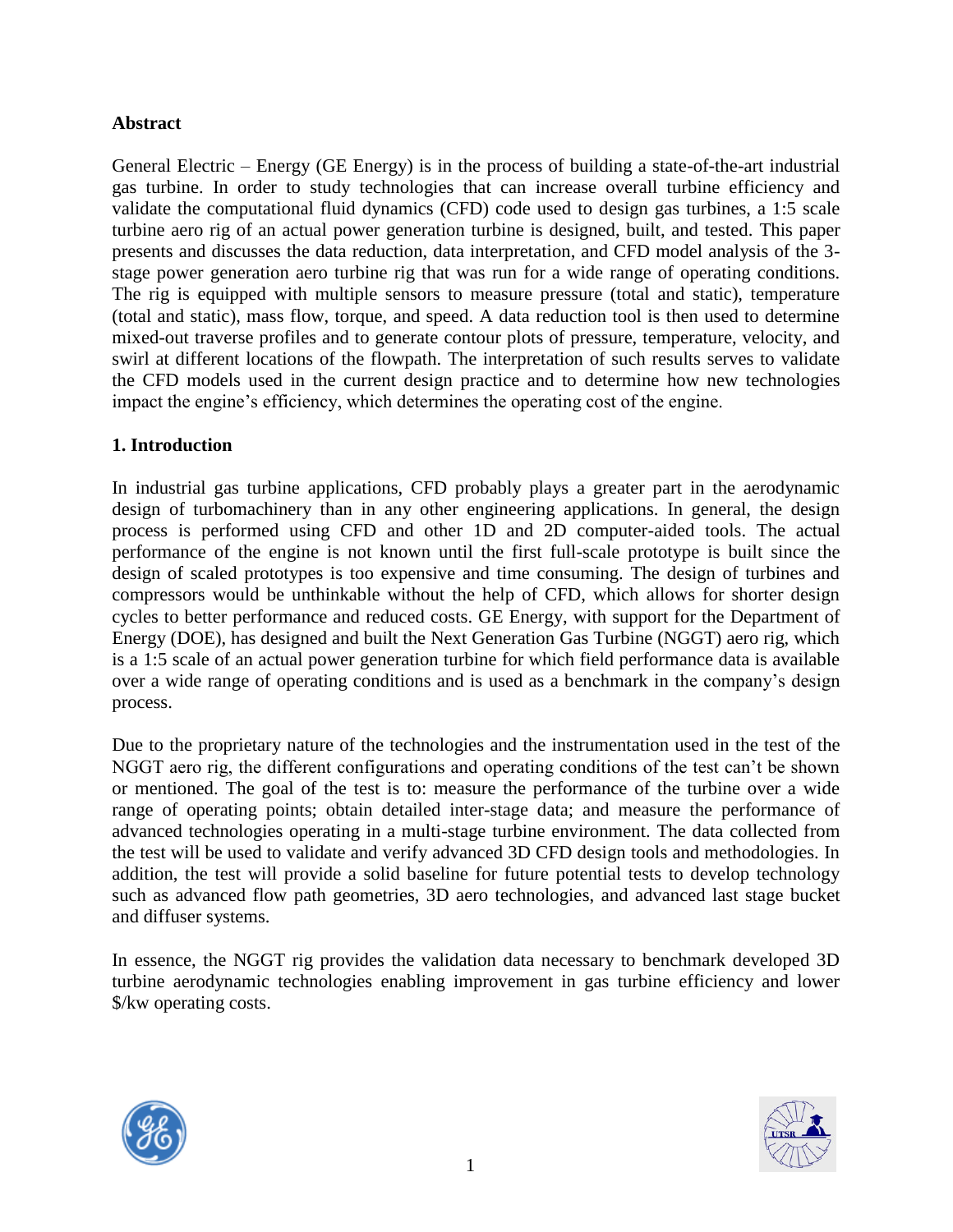## **2. Experimental System**

The NGGT rig design consists of a fully cooled 1:5 scale of the turbine from an actual power generation turbine, as shown in Fig. 1. It is critical to understand and account for any hardware deviations from design intent. Any non-conformance in flowpath hardware can alter losses and therefore affect performance of the turbine. For all the airfoil rows, trailing edge thicknesses, throats, surface roughness, and surface profiles were measured and validated. It is important to note that the rig contains only the turbine section, omitting the compressor and combustor. The inlet flow is generated by a compressor situated at the testing facility and is heated in order to meet the inlet temperature requirement.



Figure 1. Model of the NGGT aero rig

The rig is heavily cooled, consisting of 16 internal secondary flow circuits that are independent, thereby allowing the distribution of cooling flows to airfoils, shrouds, and the wheelspace. Fig. 2 shows the assembled rig in the test cell. The aero similarity was maintained through the scaling to best match leakages and cooling mixing losses.



Figure 2. Assembly of NGGT rig in test cell



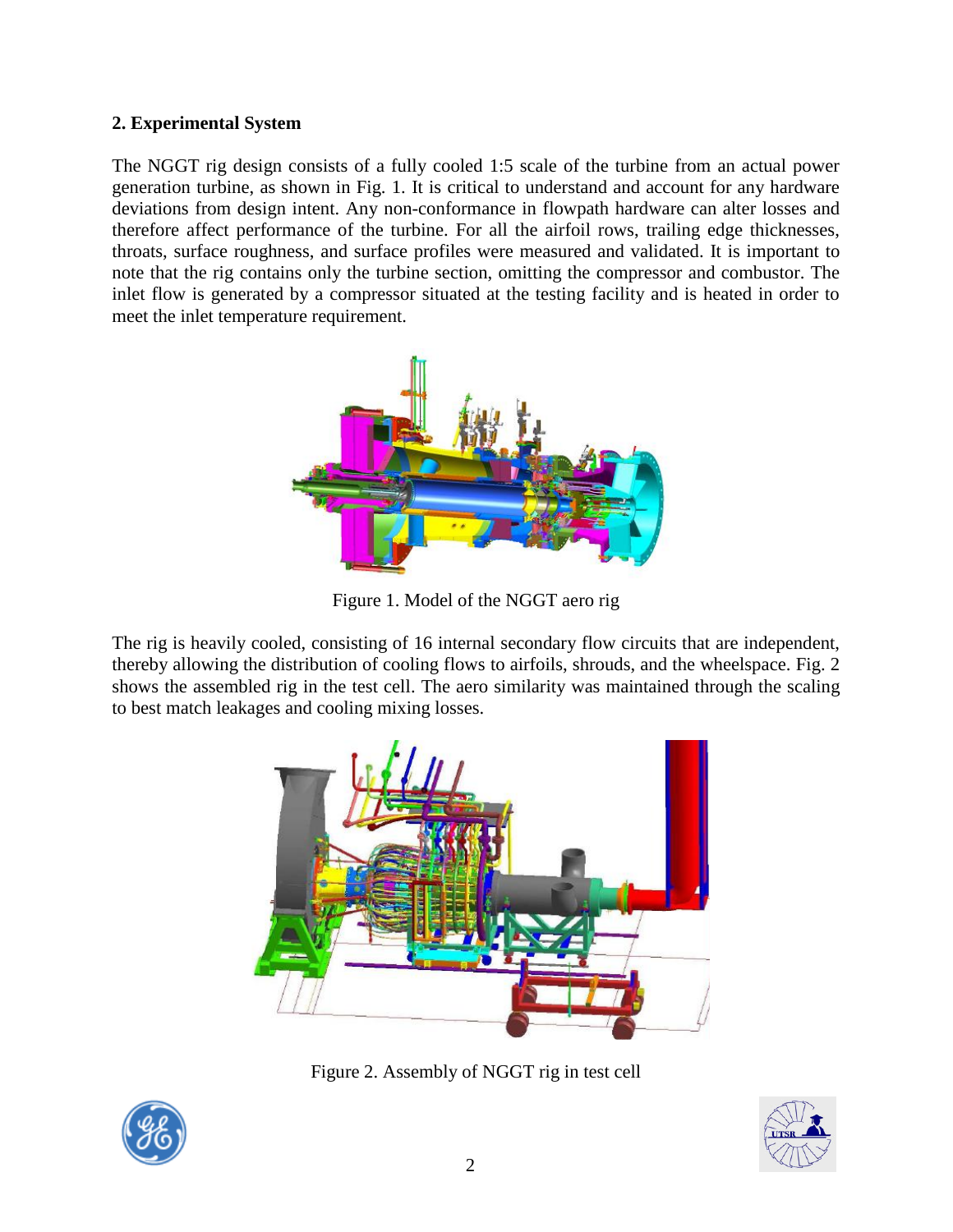#### **3. Experimental Data Reduction and Analysis**

The traverse data reduction process is performed using a Matlab code. The code reads the data files generated by the data acquisition system and performs a constant area 2D mixing calculation to determine mixed-out profiles of pressure, temperature, swirl, and velocities at each of the sensor's locations, which are placed in key flowpath positions to determine engine performance. The 2D mixing plane approach calculates the mixing of the wake from the trailing edge to a point far downstream where uniform flow conditions exist.

The continuity equation relates the mass flux at station  $\infty$  to that at station 2:

$$
b\rho_{\infty}C_{2\infty} = \int_{0}^{b} \rho_{2}C_{z2}du.
$$
 (1)

The tangential component of the momentum flux equation is:

$$
b\rho_{\infty}C_{2\infty}C_{u\infty} = \int_{0}^{b} \rho_{2}C_{z2}C_{u2}du.
$$
 (2)

The axial component of the momentum equation is:

$$
b(p_{\infty} + \rho_{\infty} C_{z\infty}^{2}) = b p_{2}^{-} + \int_{0}^{b} \rho_{2} C_{z2} C_{z2}^{2} du
$$
 (3)

The energy equation can be written as:

$$
C_p T_{\infty} + \frac{1}{2} (C_{u\infty}^{2} + C_{z\infty}^{2}) = C_p \overline{T} T_2.
$$
 (4)

The equation of state is:

$$
p = \rho RT \tag{5}
$$

Equations (1) and (2) can be combined to give:

$$
C_{u\infty} = \frac{\int_{0}^{b} \rho_2 C_{z2} C_{u2} du}{\int_{0}^{b} \rho_2 C_{z2} du}
$$
 (6)

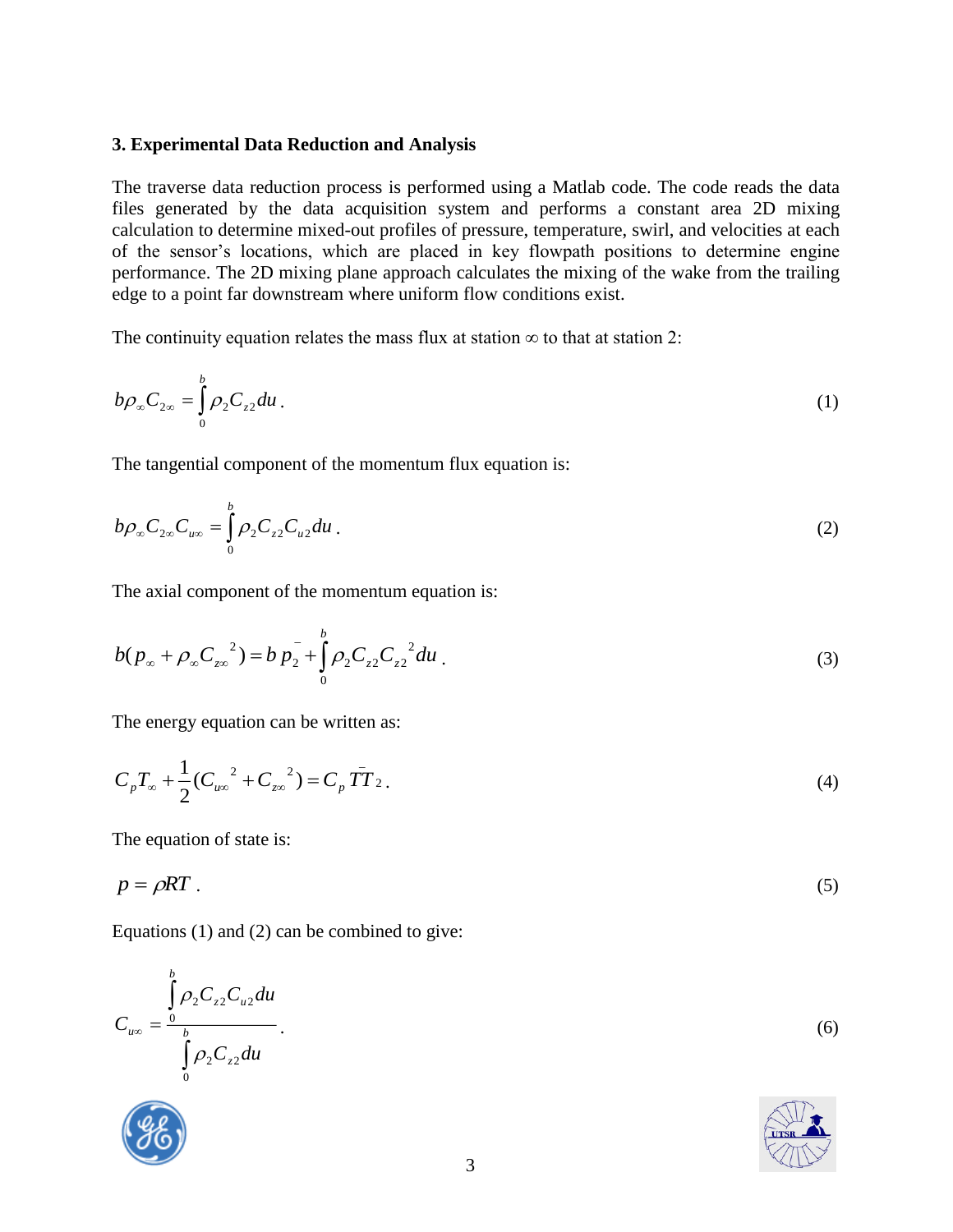Now, take equation (4), eliminate  $T_\infty$  from it with equation (5), and eliminate  $C_{z\infty}$  from it with equation (1). In addition, substitute equation (1) into equation (3) to eliminate *Cz∞*. The resulting equation in used to eliminate  $p_{\infty}$ . Then, arrange algebraically to the form:

$$
A\rho_{\infty}^{2} - B\rho_{\infty} + C = 0 \tag{7}
$$

where

$$
A = C_p \overline{T} \overline{T} \, z - \frac{1}{2} C_{u\infty}^2 \tag{8}
$$

$$
B = \frac{C_p}{R} \left( \bar{p}_2 + \frac{1}{b} \int_0^b \rho_2 C_{z2}^2 du \right) = \frac{\gamma}{\gamma - 1} (\bar{p}_2 + I_{MZ})
$$
(9)

$$
D = \left(\frac{C_p}{R} - \frac{1}{2}\right) \left(\frac{1}{b}\int_0^b \rho_2 C_{z2} du\right)^2 = \frac{\gamma + 1}{2(\gamma - 1)} (I_{cz})^2.
$$
 (10)

The root equation (7) that applies for subsonic axial Mach number is:

$$
\rho_{\infty} = \frac{1}{2A} (B + \sqrt{B^2 - 4AD}).
$$
\n(11)

Using equation  $(11)$ , the axial velocity can be found from equation  $(1)$ :

$$
C_{z\infty} = \frac{1}{\rho_{\infty} b} \int_{0}^{b} \rho_2 C_{z2} du = \frac{I_{CZ}}{\rho_{\infty}}.
$$
\n(12)

The air angle is:

$$
\beta_{\infty} = \tan^{-1} \left( \frac{C_{\mu\infty}}{C_{z\infty}} \right). \tag{13}
$$

The static pressure is given by:

$$
p_{\infty} = p_2 + \frac{1}{b} \int_0^b \rho_2 C_{z2}^2 du - \frac{1}{\rho_{\infty}} \left( \frac{1}{b} \int_0^b \rho_2 C_{z2} du \right)^2 = p_2 + I_{MZ} - \frac{1}{\rho_{\infty}} I_{CZ}^2.
$$
 (14)

The static temperature can be obtained from the equation of state:



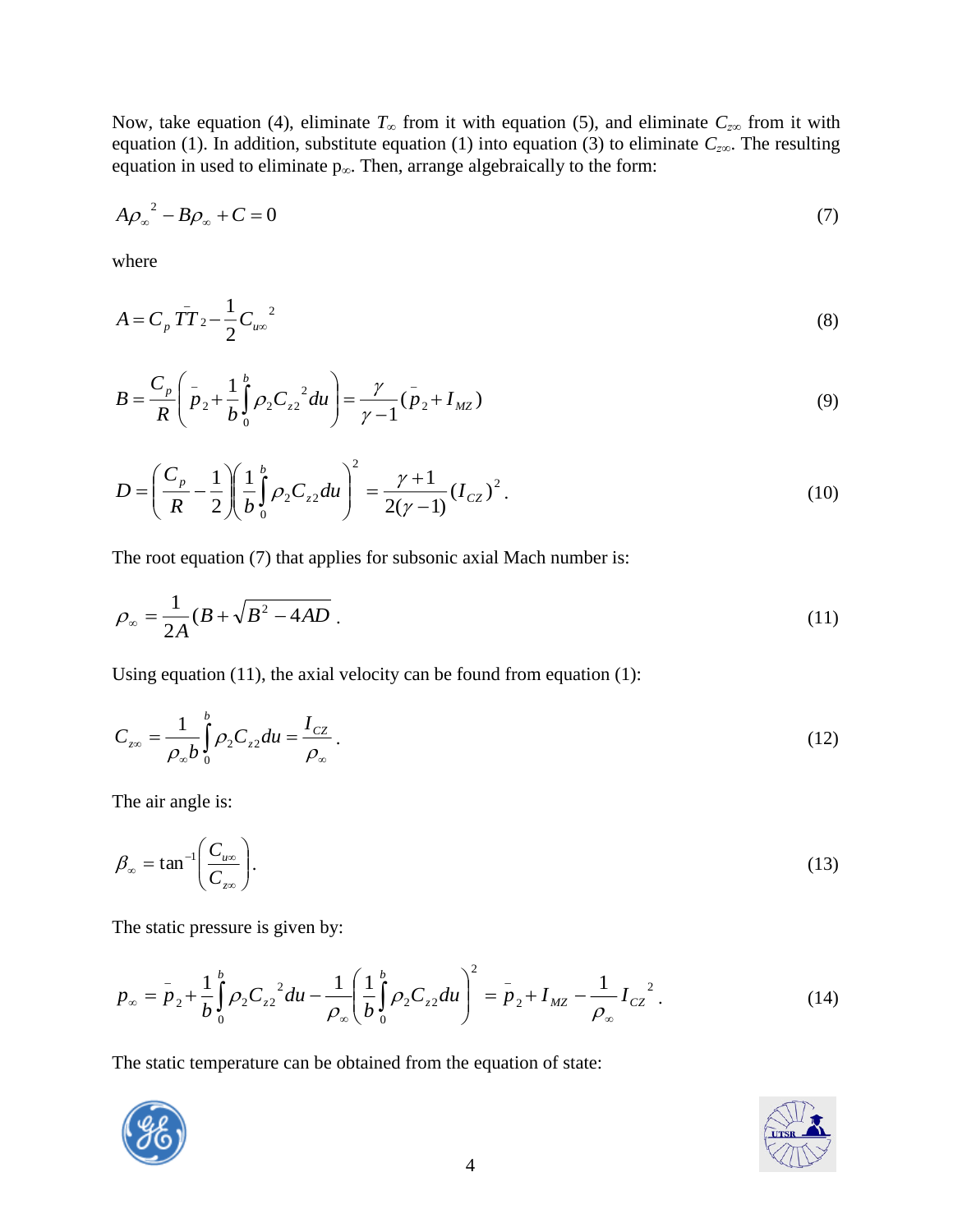$$
T_{\infty} = \frac{p_{\infty}}{R\rho_{\infty}}.
$$
\n(15)

The Mach number is:

$$
M_{\infty} = \sqrt{\frac{{C_{u\infty}}^2 + {C_{z\infty}}^2}{\gamma RT_{\infty}}}.
$$
 (16)

Finally, the total pressure is obtained from the isentropic relationship:

$$
PT_{\infty} = p_{\infty} \left( \frac{\overline{TT}_{2}}{T_{\infty}} \right)^{\frac{\gamma}{\gamma - 1}}.
$$
 (17)

The Matlab code uses similar calculations as the ones previously shown and it also includes area and circumferential averaging techniques to determine the 2D mixing calculation. Fig. 3 depicts typical circumferentially averaged radial profiles generated by the Matlab code. Note that due to proprietary restrictions, the information shown is for illustrative purposes only.



Figure 3. Mixed-out pressure, temperature, and swirl profiles generated by Matlab script

At GE Energy, the engineers in the Gas Turbine Aero Group use an in-house 3D CFD program called TACOMA to solve structured or unstructured grid non-linear and linear Euler/Navier-Stokes equations for turbomachinery blade rows. Using TACOMA, it is possible to evaluate mixed-out profiles of several parameters at any location of the flowpath. Comparing the results determined by TACOMA and those given by the test data will validate and verify the advanced 3D CFD design tool and methodologies. Fig. 4 illustrates the comparison for the results obtained in Fig. 3 to those given by a pre-test TACOMA model for the flowpath location.



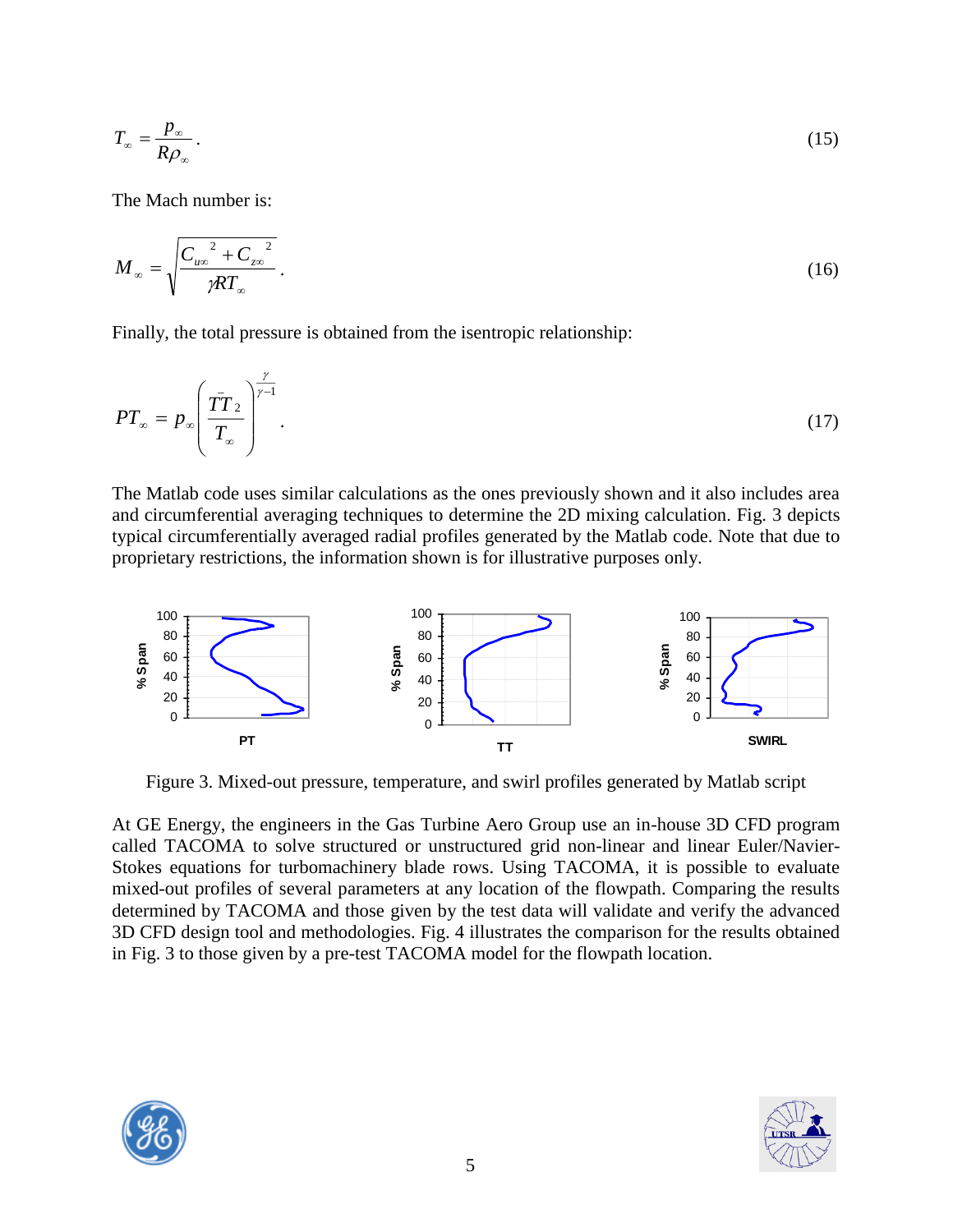

Figure 4. Comparison of mixed-out profiles – Matlab Vs. TACOMA

Fig. 4 depicts how the CFD program is modeling the flow physics in comparison to actual test data given by the NGGT rig. Since the TACOMA model ran was a pre-test prediction, many of the actual test conditions where not know at the time and influence the results. A close look at the pressure profile shows a similar relationship between both cases; however, there are some discrepancies at the hub and tip of the airfoil. Such differences might be caused by shock loss differences and secondary and/or cooling flows, which could be captured differently between the data and the CFD model. Additionally, pre-test assumptions, such as cooling, leakages, operating conditions, and actual geometries, made to run the TACOMA could be updated with the actual configuration that the rig was tested. Furthermore, the CFD program needs to be updated with correct flow levels and boundary conditions.

Examination of the temperature and swirl profiles in Fig. 4 portrays even higher discrepancies. The temperature profile is significantly different, which suggests that it's due to source term modeling. It is expected for discrepancies to significantly decrease as flow levels and cooling flow distributions are corrected. As for the swirl profile, changes in the pressure and temperature profiles will greatly affect the profile. Currently, the engineers are in the process of updating TACOMA with post-test conditions and redefining the source term modeling to match the secondary and cooling flows. Appendages, which more accurately model the wheelspaces, are also being added to account for different phenomenon that the CFD program can't accurately



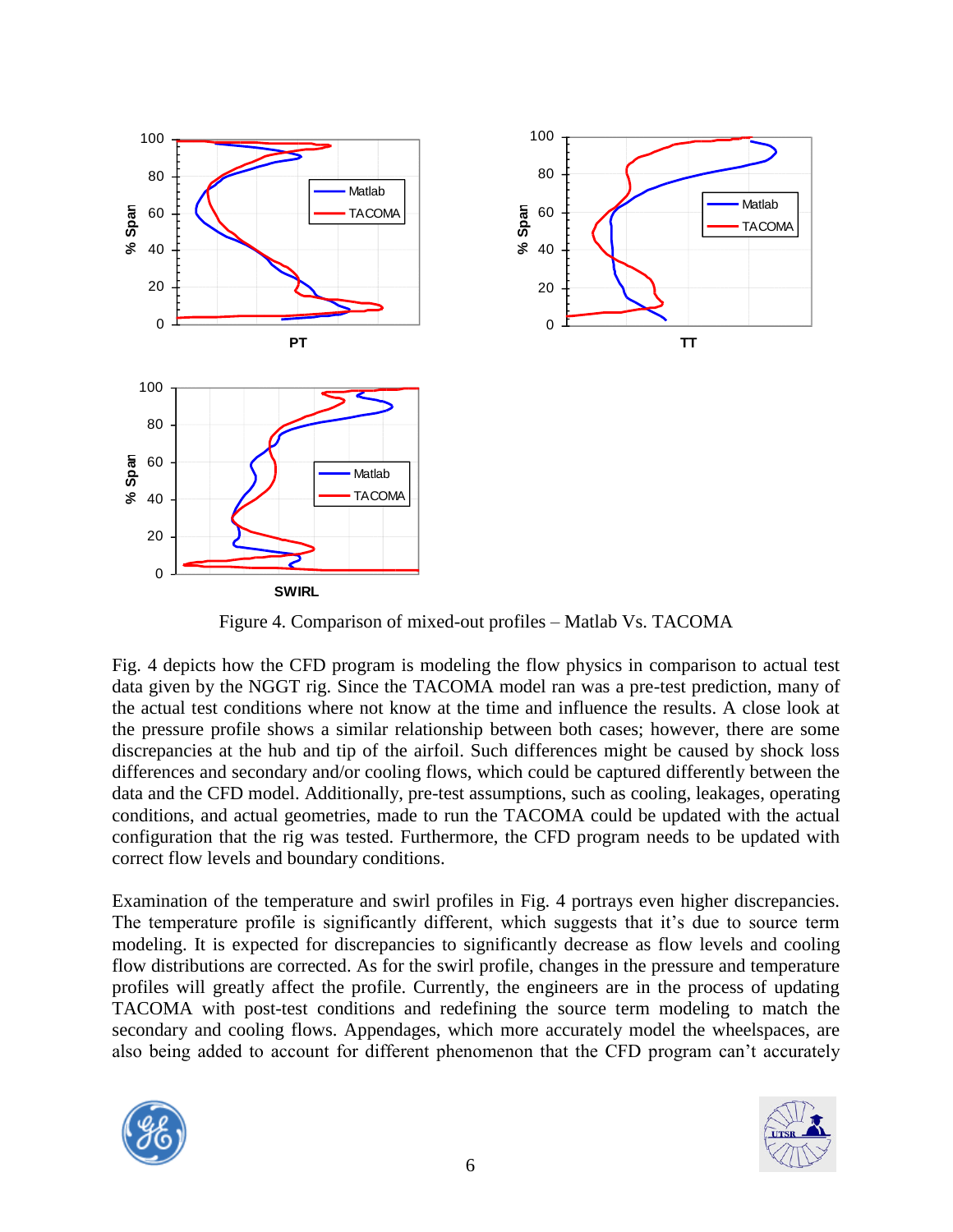model. The expectative is to match the CFD to the data and set a CFD model benchmark to be used for future gas turbine designs.

Another capability of the Matlab code, as well as TACOMA, is the ability to generate contour plots of pressure, temperature, velocity, and swirl at a specified location. Contour plots are a 2D representation of the flow parameter being evaluated at a specific location. The mixed-out profiles are created by averaging the contour plots; hence, the importance in being able to compare them graphically. Fig. 5 shows a graphical comparison of the pressure contour plot for the same conditions as Fig. 3 and 4.



Figure 5. Comparison of PT contour – TACOMA (a) Vs. Matlab (b)

The contour plots are determined at different frames of reference; as a result, they are not portraying the same information. The Matlab contour plot is referenced from the nozzle and is an absolute plot while the TACOMA contour plot is referenced from the rotor and is a relative plot. Fig. 5 illustrates that the airfoil experiences an area of higher pressures at the hub, an area of lower pressures throughout the midspan, and an area of moderate pressure at the tip. Fig. 3 and Fig. 4 also portray such relationship.

One important parameter that is not modeled in the CFD model is the airfoil surface finish. The pre-test TACOMA assumes a hydraulically smooth roughness model. Airfoils are generally polished down to a specific surface roughness (RMS). Such roughness causes an increase in drag and generates efficiency losses due to surface friction. Using a computer-aided tool called SURFIN, it is possible to estimate a hydraulically smooth RMS, which represents the maximum roughness that causes no drag, much faster than incorporating a surface roughness model in TACOMA. This study is performed in both the pressure side and suction side of the airfoils. However, the suction side has a longer surface resulting in higher efficiency losses as well as higher Mach numbers.



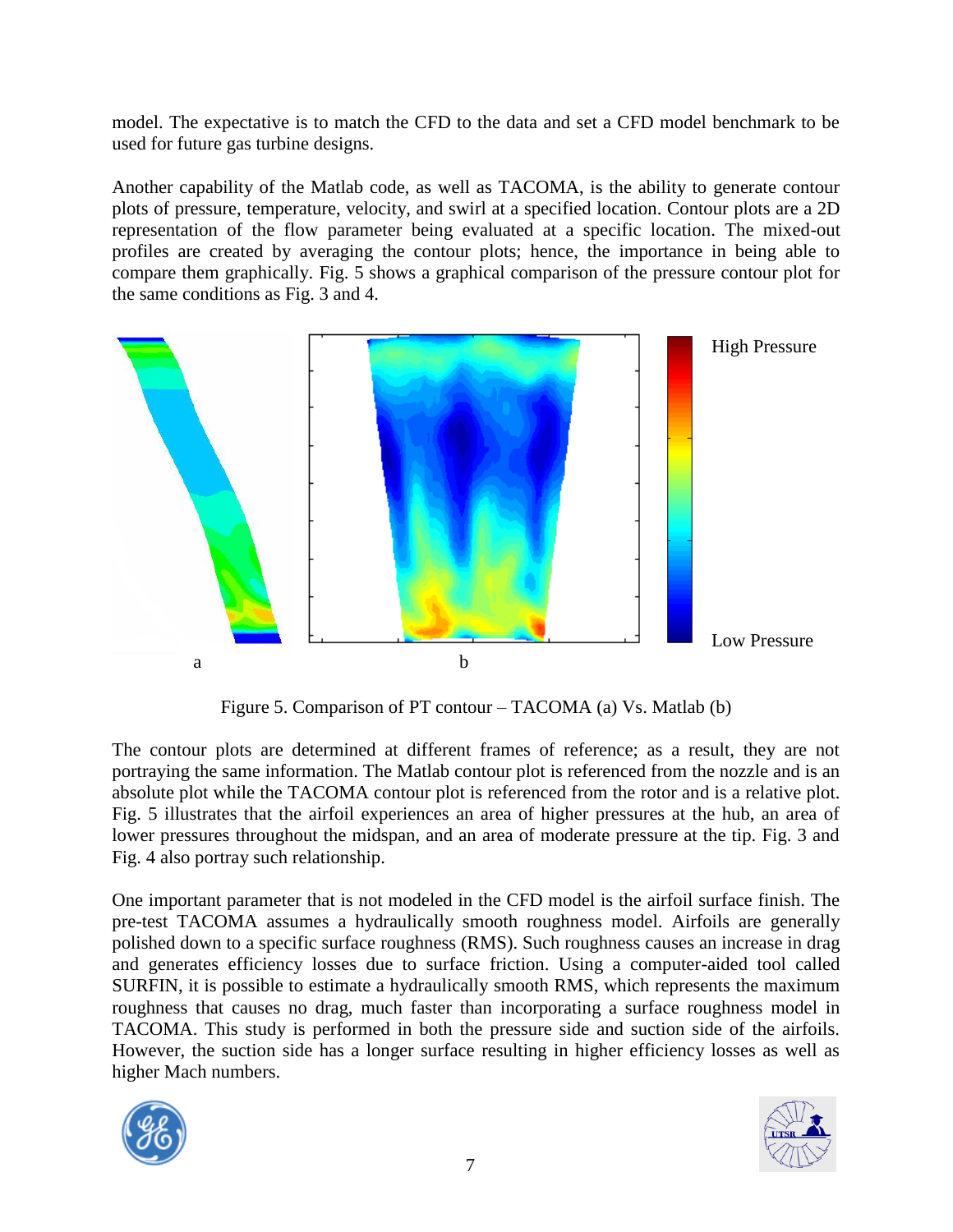Since it is difficult to scale RMS, a design target was set for the NGGT rig. The surface finish certainly affects losses but since the rig is a 1:5 scale and Reynolds numbers are lower, the effect will not be as drastic. Nevertheless, a study is conducted in SURFIN to determine how much loss in efficiency is incurred by manufacturing airfoils with a given RMS. Fig. 6 shows the result from the study for one of the airfoils of the rig.



Figure 6. Estimated percent efficiency loss due to airfoil surface finish

The point at which the loss is zero set the hydraulically smooth RMS that is desired for the airfoil design. If the manufacturing process can't produce such RMS, then it is necessary to know how much efficiency is lost to adjust the CFD performance estimate. From Fig. 6, given a measured RMS of *x*, the loss in efficiency corresponds to *y* points in the evaluated bladerow efficiency. Typically, a small decrease in the overall turbine efficiency can increase the operating cost of an engine by thousands of dollars per hour. Therefore, monitoring the change in efficiency during the design of the engine using CFD and other computer-aided tools is of vital importance.

For the analysis of the rig performance, other technologies where also studied but can't be mentioned due to proprietary restrictions. In addition, during the duration of the UTSR fellowship, other assignments were performed in projects that are even more sensitive and thus are not discussed in this report.

# **4. Conclusions**

The data reduction, data interpretation, and CFD model analysis of the NGGT 3-stage power generation aero turbine rig test conducted over the 11 week UTSR Fellowship at GE Energy concluded that:



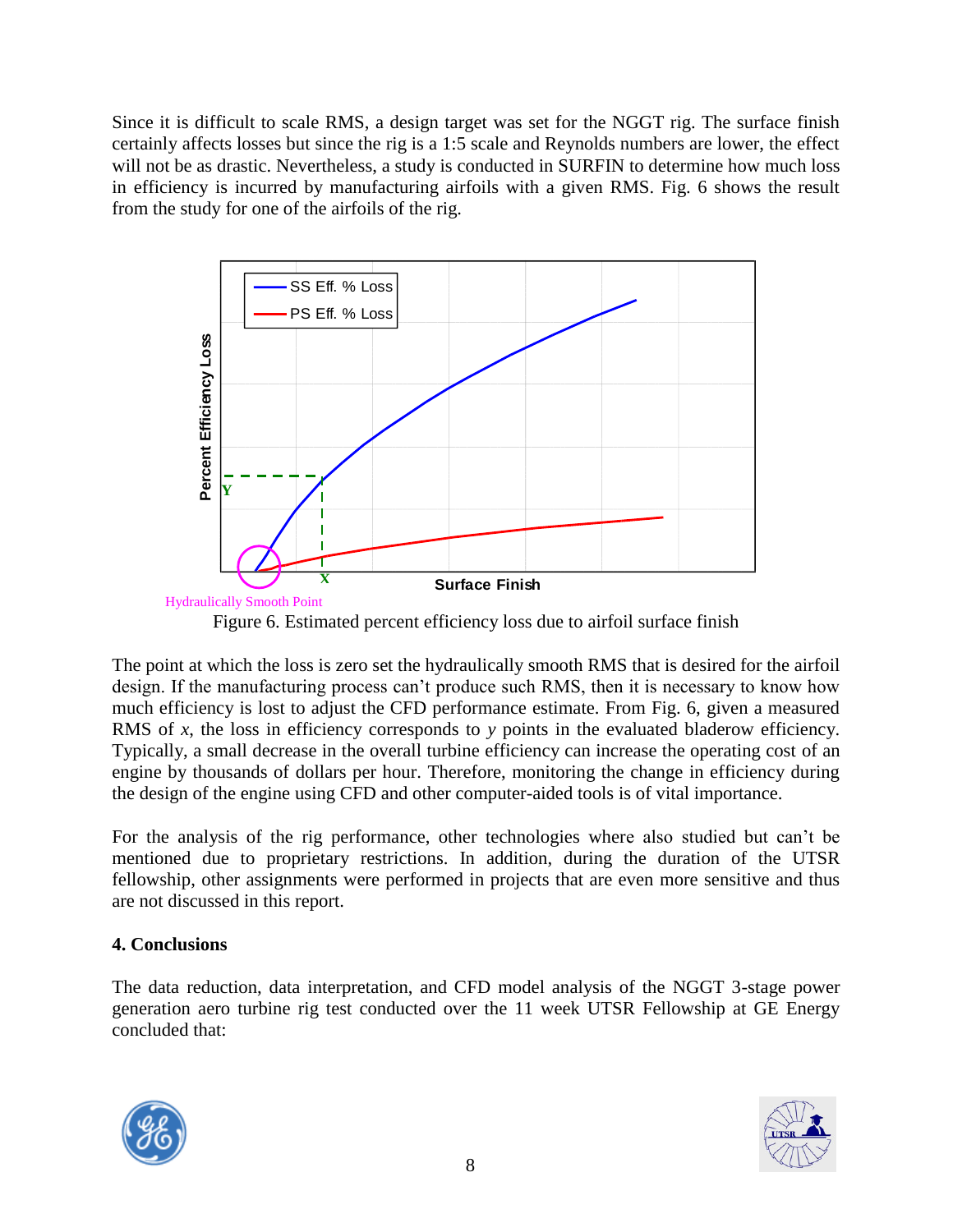- 1. The developed 1:5 scaled prototype of an actual power generation turbine and its instrumentation demonstrated good response to the testing operating conditions and were able to generate the data necessary to conduct research and validate and verify the advanced 3D CFD design tools and methodologies used to design gas turbines.
- 2. The analyzed data and CFD solution depict discrepancies that can be attributed to the modeling of source terms, boundary conditions, shock losses, leaks, and other phenomena. Hence the need to update the CFD model to validate it and provide a 3D CFD model benchmark.
- 3. Due to proprietary limitations, not all the work that was performed on the NGGT aero rig or other projects could be discussed in this paper.

#### **5. Acronyms**

| <b>CFD</b>  | computational fluid dynamics |
|-------------|------------------------------|
| <b>DOE</b>  | department of energy         |
| <b>NGGT</b> | next generation gas turbine  |
| <b>PS</b>   | pressure side                |
| <b>SS</b>   | suction side                 |
|             |                              |

#### **6. Nomenclature**

|              | tangential blade spacing |
|--------------|--------------------------|
| C            | flow velocity            |
| $C_p$        | specific heat capacity   |
| M            | mach number              |
| p            | static pressure          |
| <b>PT</b>    | total pressure           |
| <b>SWIRL</b> | exit axial flow angle    |
| Т            | static temperature       |
| <b>TT</b>    | total temperature        |
| R            | gas constant             |
| <b>RMS</b>   | surface roughness        |
| B            | air angle                |
| γ            | specific heat ratio      |
|              | fluid density            |
|              |                          |

## **Subcripts and superscripts**

- 1 upstream
- 2 blade trailing edge
- *u* tangential direction
- *z* axial direction
- ∞ far downstream